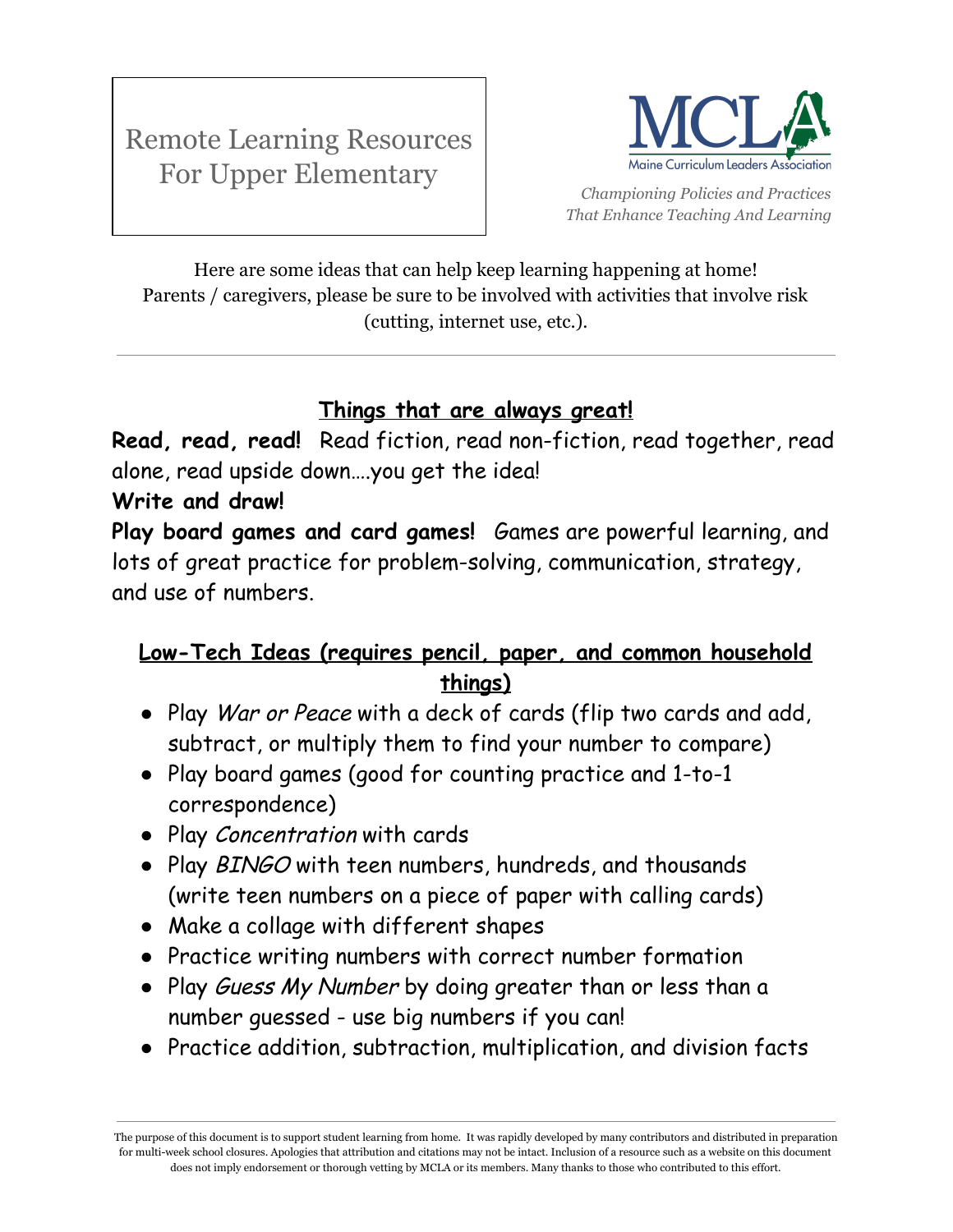

*Championing Policies and Practices That Enhance Teaching And Learning*

- Use math while cooking! There's a ton of great use of numbers, fractions, and mixed numbers involved in making recipes.
- Go outside and take a notebook. Draw and write about what you find.
- Write a personal narrative about that time school was closed and you had to do schoolwork at home!
- Read Read Read! Read to a sibling, read to a relative, read over the phone, read to a stuffy!
- When you read, ask questions like: Who are the characters? Where does the story take place? What happens in the beginning? Middle? End? What's the problem in the story? Solution? Does this book remind you of another book you've read?
- Write and draw your own book about your class, your family, your favorite things to do!
- Find 5 words you didn't know, and learn what they mean! Practice spelling them.
- Make lists of words with the same endings: -at words, -ug words, etc.
- Play Hangman (or play by building a snowman—guessing it before all parts are drawn on the snowman) with mystery words or sentences
- Examine words in your cupboards. Make a list and then graph the results - which did you see most often?
- Draw or write about what Maine will be like in 100 years. What will you do to make that happen?
- Plan to interview someone about what life was like when they were little. Write down 5-10 questions that you will ask them. Take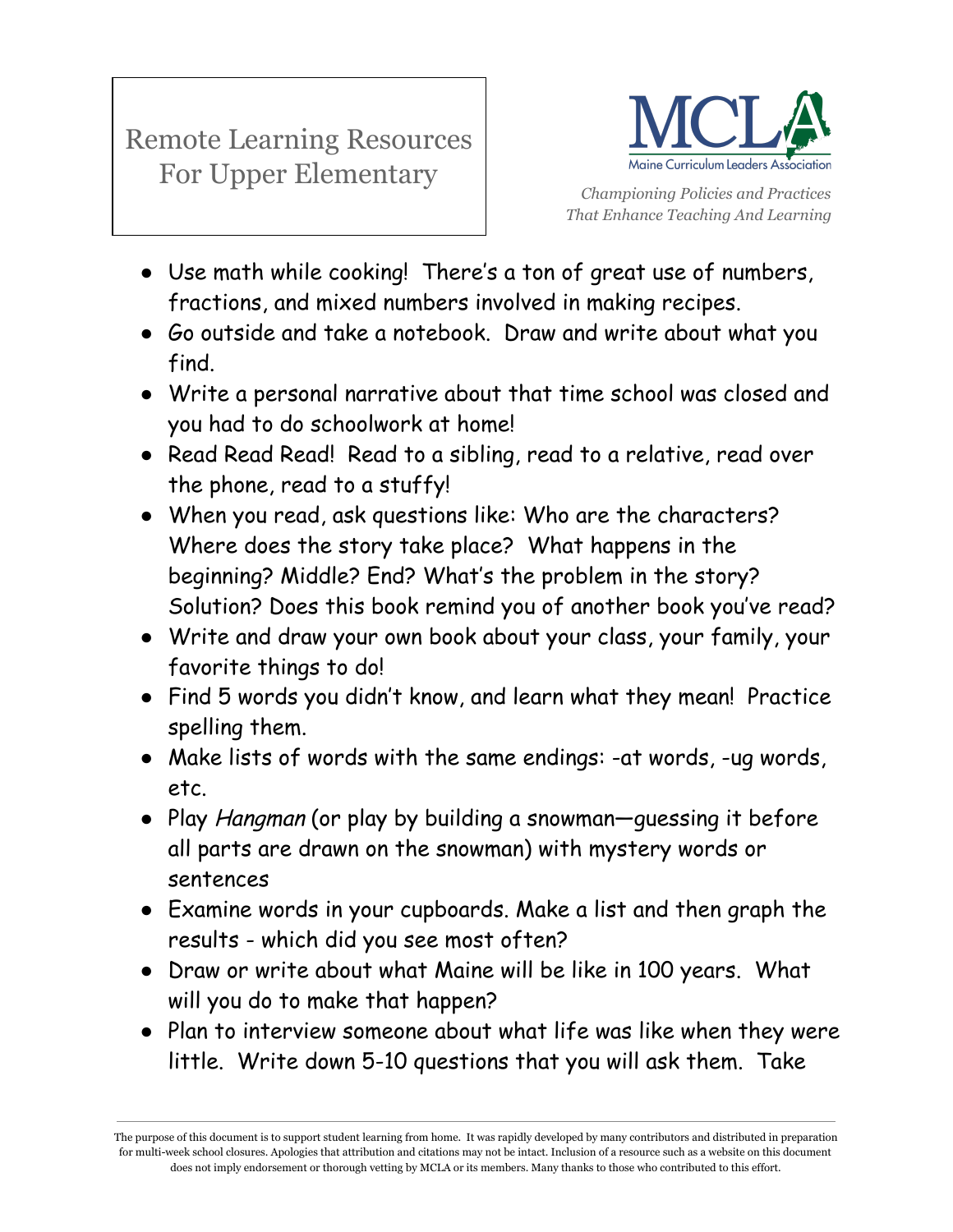

*Championing Policies and Practices That Enhance Teaching And Learning*

notes about their answers. Then, write and draw a story about life as a kid in their time.

- Write or find a poem and draw an image that reflects the main idea
- Create a junk sculpture using whatever found materials, write a page about what it means or represents (trash to treasure).
- Create an image or write a creative description of Spring and the return of outdoor life.
- Favorite Books: Reread a favorite fiction book from your own collection.
	- Jot down details/ideas/events you missed from previous reading(s); and/or
	- Share your observations with someone who has not read the book & encourage them to read it. After they read it, compare thoughts about the book: the characters, the setting, the plot, the theme, etc.; and/or
	- Using some character or place or event from the book and write a sequel; perhaps share the sequel.
	- If the book has no illustrations, draw/paint/or otherwise create a scene from the book.
- Make a shoebox diorama to illustrate something you learned or something you read about
- Design an animal hospital what would the rooms look like? What would it look like on the inside? How about the outside?
- As earth day approaches (April 22), your task is to interview an older adult about environmentally friendly ideas and/or programs that they witnessed. Ask them about things that have changed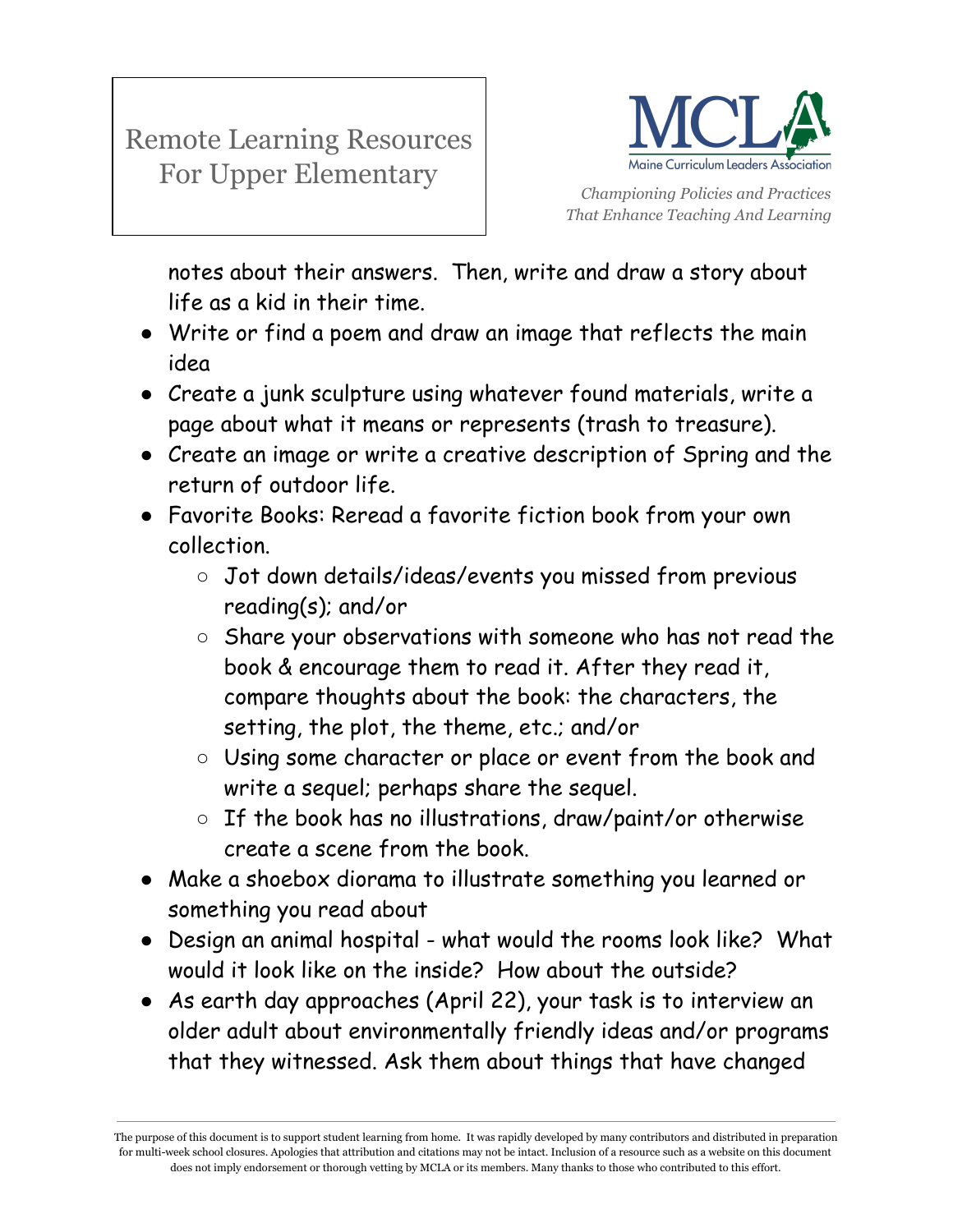

*Championing Policies and Practices That Enhance Teaching And Learning*

during their lifetime that were intended to help the environment. If they can't think of something, below are some things that may help stimulate their memory.

- Pesticides
- Lead gas
- Lead paint
- Dam removal
- Dumping snow onto rivers
- Chlorofluorocarbons (CFCs)
- Draw a map of your favorite room in your house. Add all of the details that help make it your favorite room.
- Design your dream house!
- Create your own homemade microscope
	- Materials: Plastic cup (clear cup is best, though not required), clear plastic wrap, pair of scissors, rubber band, water, something to look at
	- Assembly:
		- Cut a small hole into the side of the cup (big enough to accommodate your specimen),
		- Put plastic wrap over the open top of the cup and use rubber band to secure it (should be tight across the top, like a drum)
		- Pour a little water onto the plastic drum at the top of the cup. There should be enough so there is a small pool of water.
		- Slide the specimen (i.e., leaf or twig or piece of yarn) into the hole at the base of the cup

The purpose of this document is to support student learning from home. It was rapidly developed by many contributors and distributed in preparation for multi-week school closures. Apologies that attribution and citations may not be intact. Inclusion of a resource such as a website on this document does not imply endorsement or thorough vetting by MCLA or its members. Many thanks to those who contributed to this effort.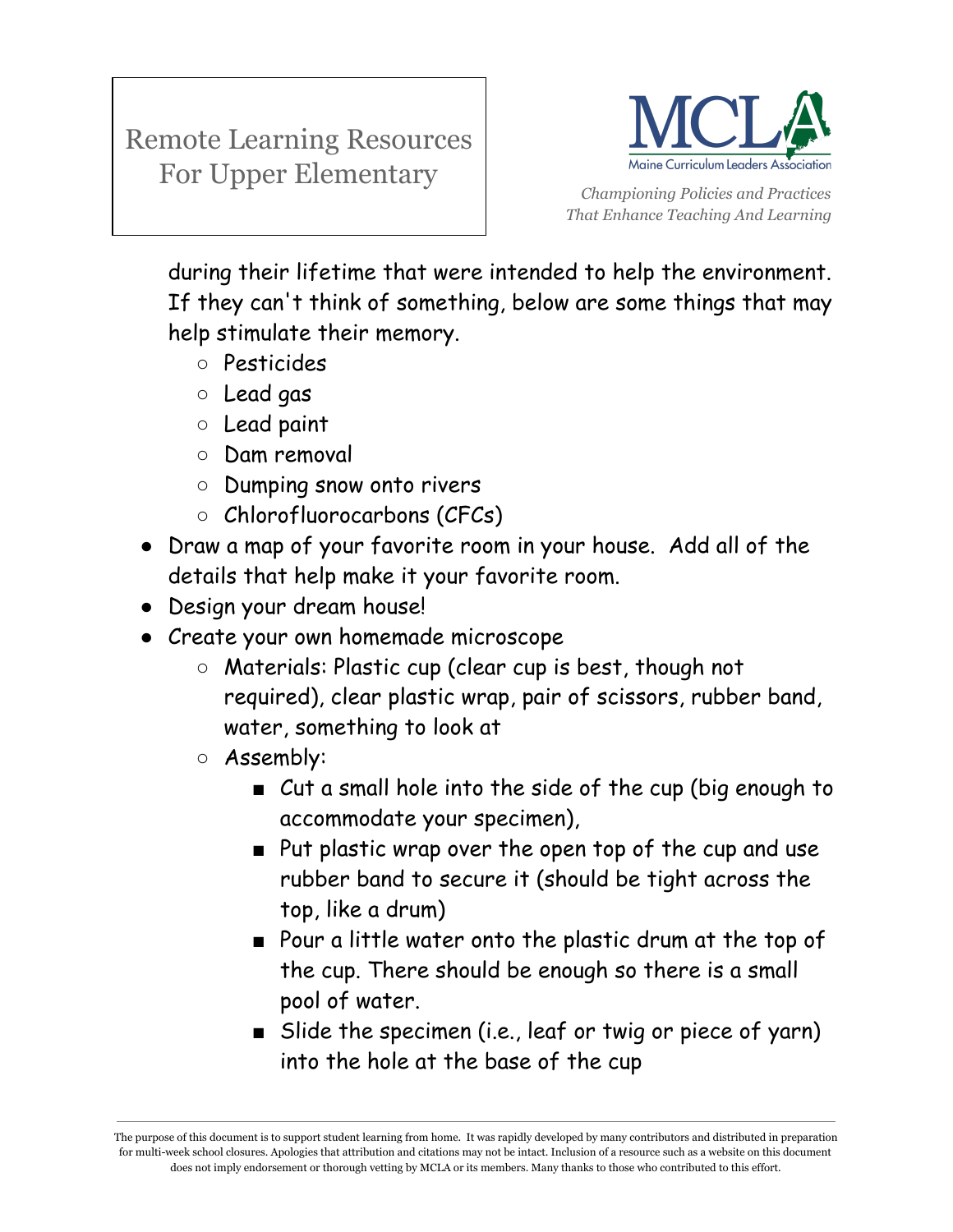

*Championing Policies and Practices That Enhance Teaching And Learning*

- Look through the puddle of water to see the specimen magnified
- Questions for discussion: What did you notice? Did you see anything new? Why does this work? What happens when there is more light? What happens if there is more water or less water? What happens if the plastic at the top is not so tight, but is sagging?
- Build a Rube Goldberg machine (complicated machine to perform a simple task) to solve a problem or complete a task (for example: turn off/on a light). In writing, state your task and keep notes on what you tried and revised about your machine. Take a picture or video if possible to share with your class!
- "No screens challenge" Can you go an entire day without using any screen technology? Can you go 2 days? This means no electronic devices of any kind!

After completing the challenge, write about your experience by doing the following: What did you think about this challenge? Do you think it is a good idea to take a break from technology? Why or why not? Make a list of all of the activities you did. What was most enjoyable? Why? What was the hardest thing? What made it so hard? Do you think this is something a child younger than you should also do? What is some advice you would give to a friend who wants to take this challenge?

● Make a "bucket list" of the ten places in the world you would like to travel to during your life. For each location, write what you know about this place, what you want to learn about this place and why you want to go there. Draw a world map and with a series of